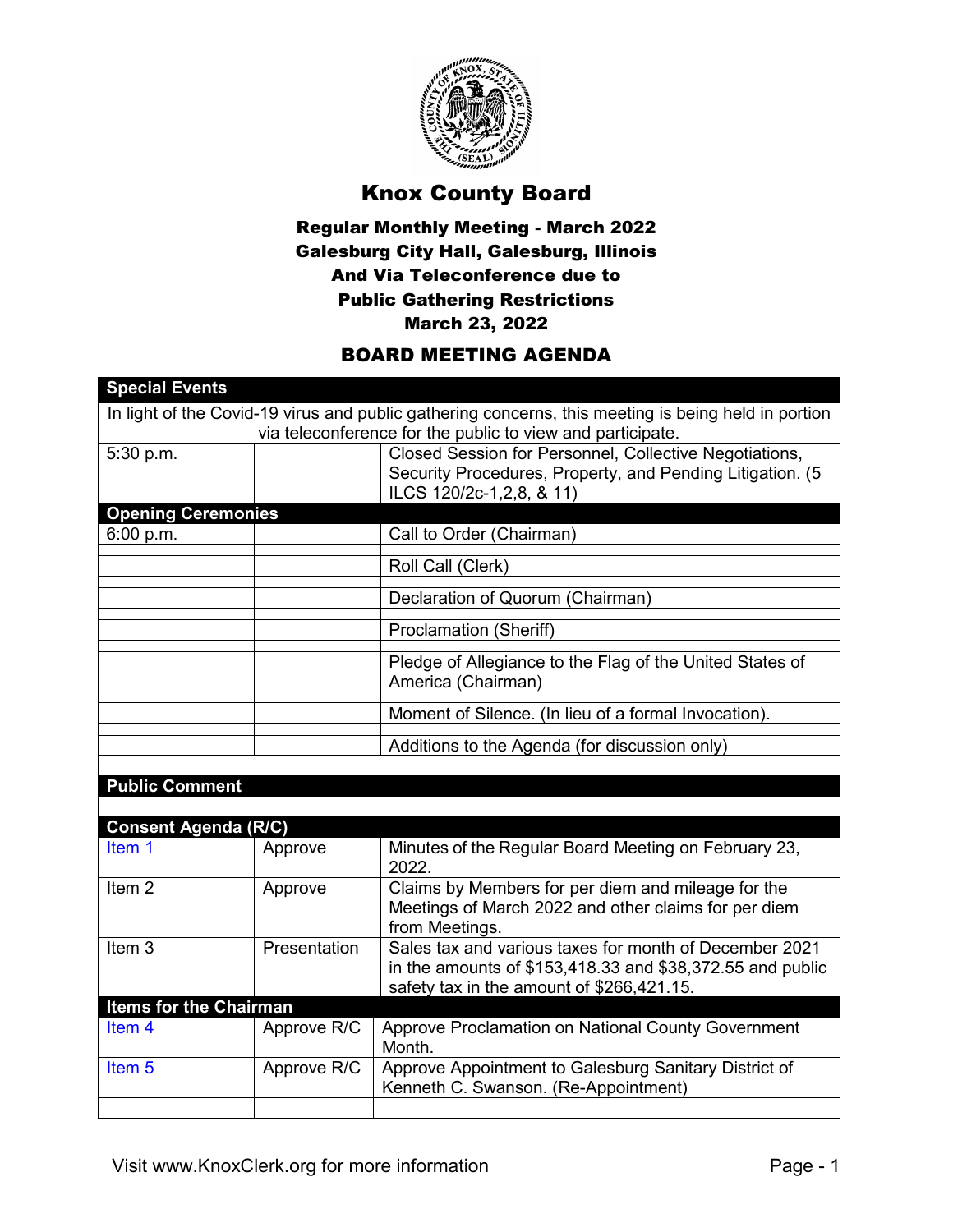| Item <sub>6</sub>                                                                                                                              | Approve R/C  | Approve Authorization Letter for Spoon River Valley DAR<br>for Cemetery Restoration at Fink Cemetery.    |  |  |
|------------------------------------------------------------------------------------------------------------------------------------------------|--------------|----------------------------------------------------------------------------------------------------------|--|--|
|                                                                                                                                                |              |                                                                                                          |  |  |
|                                                                                                                                                |              | Report - Committee on Finance, Insurance, Treasurer, Judicial, Veterans and                              |  |  |
| <b>Clerk/Recorder</b>                                                                                                                          |              |                                                                                                          |  |  |
| Item 7                                                                                                                                         | Presentation | Monthly Report from Committee.                                                                           |  |  |
| Item 8                                                                                                                                         | Approve R/C  | Approve Budget Schedule for Budget Preparation for<br>Fiscal Year 2022-2023.                             |  |  |
| Item <sub>9</sub>                                                                                                                              | Approve R/C  | Approve Resolution for American Rescue Plan Act Lost<br>Revenue Allowance.                               |  |  |
| Item 10                                                                                                                                        | Approve R/C  | Approve Resolution for American Rescue Plan Act<br>Disbursement for Community Broadband Survey.          |  |  |
| Item 11                                                                                                                                        | Approve R/C  | Approve Resolution for American Rescue Plan Act<br>Disbursement for Cybersecurity Upgrade.               |  |  |
| Item <sub>12</sub>                                                                                                                             | Approve R/C  | Approve Memorandum of Understanding for Courthouse<br>Union and Circuit Clerk Union.                     |  |  |
| Item <sub>13</sub>                                                                                                                             | Approve R/C  | Approve Authorization of Bid for Health/Life/Dental/Vision<br>Insurance Coverage.                        |  |  |
|                                                                                                                                                |              |                                                                                                          |  |  |
|                                                                                                                                                |              | Report - Committee on Sheriff, Jail, Mary Davis Home, Animal Control, and Building.                      |  |  |
| Item 14                                                                                                                                        | Presentation | Monthly Report from Committee.                                                                           |  |  |
| Item 15                                                                                                                                        | Approve R/C  | Approve Bid and Bring Back for Purchase of Solenoid<br>Flushometers for Knox County Jail. (Sheriff)      |  |  |
|                                                                                                                                                |              |                                                                                                          |  |  |
| Item 16                                                                                                                                        | Presentation | Report - Committee on Assessor, Zoning, GIS, Highway, IT, and Landfill<br>Monthly Report from Committee. |  |  |
| Item 17                                                                                                                                        | Approve R/C  | Approve Bid and Bring Back for New Wheel Loader.<br>(Highway)                                            |  |  |
| Item 18                                                                                                                                        | Approve R/C  | Approve Letter of Support for Statewide Planning and<br>Research Funds Grant. (Highway)                  |  |  |
| Item 19                                                                                                                                        | Approve R/C  | Approve Bid and BUY for IT Cybersecurity Upgrades<br>(pending funding authorization).                    |  |  |
|                                                                                                                                                |              |                                                                                                          |  |  |
| <b>Report - Committee on Nursing Home</b>                                                                                                      |              |                                                                                                          |  |  |
| Item 20                                                                                                                                        | Presentation | Monthly Report from Committee.                                                                           |  |  |
| Item <sub>21</sub>                                                                                                                             | Approve R/C  | Approve Write Offs for Nursing Home.                                                                     |  |  |
|                                                                                                                                                |              |                                                                                                          |  |  |
|                                                                                                                                                |              | <b>Reports - External Committees Assigned to Board Members</b>                                           |  |  |
| Reports from these Committees will be placed on file in the County Clerk's office.<br>No                                                       |              |                                                                                                          |  |  |
| presentations will be provided during the meeting. If you have specific questions, please direct<br>them to the specific Board representative. |              |                                                                                                          |  |  |
| Knox County Board of Health (Bondi)                                                                                                            |              |                                                                                                          |  |  |
| <b>Galesburg Convention and Visitors Bureau (Krejci)</b>                                                                                       |              |                                                                                                          |  |  |
| 9-1-1 Committee (Hawkinson)                                                                                                                    |              |                                                                                                          |  |  |
| Knox County Area Partnership for Economic Development                                                                                          |              |                                                                                                          |  |  |
| Prairie Hills Resources Board (Krejci)                                                                                                         |              |                                                                                                          |  |  |
| United Council of Counties (Davidson)                                                                                                          |              |                                                                                                          |  |  |
| Western Illinois Regional Council (Amor)                                                                                                       |              |                                                                                                          |  |  |
| Knox County Mental Health 708 Board (Rohweder)                                                                                                 |              |                                                                                                          |  |  |
|                                                                                                                                                |              | University of Illinois Extension Office (Link)                                                           |  |  |
|                                                                                                                                                |              |                                                                                                          |  |  |
|                                                                                                                                                |              |                                                                                                          |  |  |